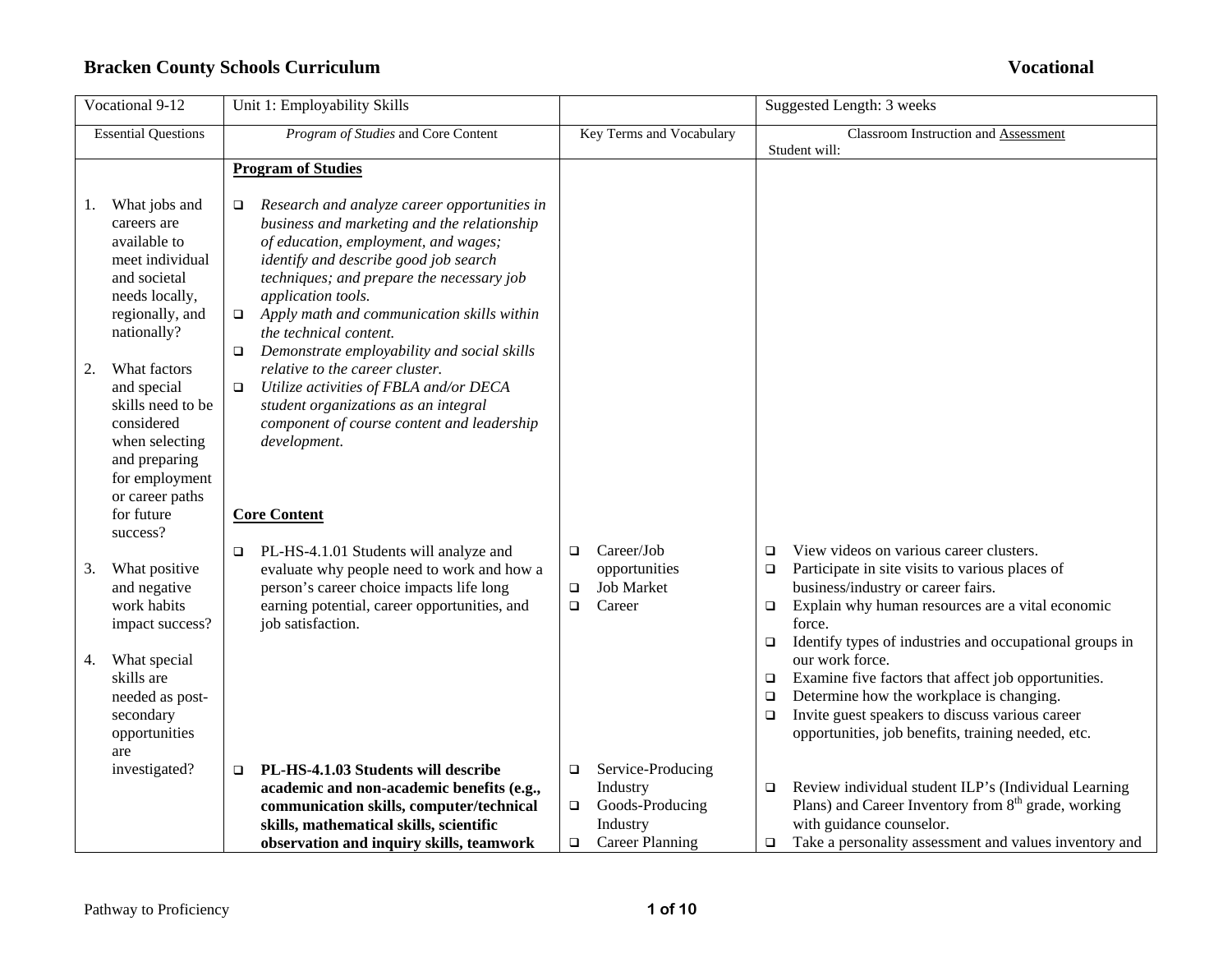| Vocational 9-12            | Unit 1: Employability Skills                                                                                                                                                                                                                                                                                                                                                                                                                                                              |                                                                                                                                                                                                                                                                                                                                                                                                                | Suggested Length: 3 weeks                                                                                                                                                                                                                                                                                                                                                                                                                                                                                                                           |
|----------------------------|-------------------------------------------------------------------------------------------------------------------------------------------------------------------------------------------------------------------------------------------------------------------------------------------------------------------------------------------------------------------------------------------------------------------------------------------------------------------------------------------|----------------------------------------------------------------------------------------------------------------------------------------------------------------------------------------------------------------------------------------------------------------------------------------------------------------------------------------------------------------------------------------------------------------|-----------------------------------------------------------------------------------------------------------------------------------------------------------------------------------------------------------------------------------------------------------------------------------------------------------------------------------------------------------------------------------------------------------------------------------------------------------------------------------------------------------------------------------------------------|
| <b>Essential Questions</b> | Program of Studies and Core Content                                                                                                                                                                                                                                                                                                                                                                                                                                                       | Key Terms and Vocabulary                                                                                                                                                                                                                                                                                                                                                                                       | Classroom Instruction and Assessment<br>Student will:                                                                                                                                                                                                                                                                                                                                                                                                                                                                                               |
|                            | skills, work experience, professional<br>references, insight into tasks and work<br>environments) acquired from a range of<br>education and training options (e.g.,<br>college, apprenticeships, internships, on-<br>the-job training, military) and interpret<br>ways education and training can impact<br>life-long earning potential and future<br>career opportunities. DOK 3<br>PL-HS-4.1.04 Students will analyze<br>□                                                              | Short- and long-term<br>$\Box$<br>career goals<br>Occupation<br>$\Box$<br>Initiative<br>$\Box$<br>Punctuality<br>$\Box$<br>Cooperation<br>$\Box$<br>Respect<br>$\Box$                                                                                                                                                                                                                                          | relate results to career majors.                                                                                                                                                                                                                                                                                                                                                                                                                                                                                                                    |
|                            | information (e.g., personality, values,<br>interests, aptitudes and abilities, learning<br>styles) from a variety of sources (e.g.,<br><b>Career Interest Inventory, Learning Styles</b><br><b>Inventory, Career Aptitude Assessment,</b><br>other formal assessments, job shadowing,<br>academic experiences/grades, extra<br>curricular activities) and explain how the<br>information can be used to develop career<br>goals in an Individual Learning Plan (ILP).<br>DOK <sub>3</sub> |                                                                                                                                                                                                                                                                                                                                                                                                                | Develop a personal profile based on information learned<br>❏<br>in subunit.<br>Invite guest speaker from a Human Resources<br>$\Box$<br>Department to speak to the class.<br>Continue to collect work samples throughout high<br>$\Box$<br>school to place in their career portfolio, which will be<br>filed with their ILP.                                                                                                                                                                                                                        |
|                            | PL-HS-4.2.02 Students will describe team<br>$\Box$<br>skills (e.g., setting goals, listening,<br>following directions, questioning,<br>communicating, problem-solving, dividing<br>work, conflict resolution, mediation) and<br>evaluate the role of team skills in today's<br>workplace. DOK 3                                                                                                                                                                                           | Communication skills<br>$\Box$<br>Conflict resolution<br>$\Box$<br>Mediation skills<br>$\Box$<br>Career portfolio<br>$\Box$<br>Resume`<br>$\Box$<br>Reference letters<br>$\Box$<br>Work samples<br>$\Box$<br>Certifications of<br>$\Box$<br>training<br>Letter of application<br>$\Box$<br>(Cover letter)<br>Job application<br>□<br>Job interview<br>$\Box$<br>Follow-up letter<br>□<br>Letter of resignation | Discuss values, aptitudes and abilities as related to<br>□<br>career interest inventory.<br>Organize a Career Portfolio<br>$\Box$<br>Peer mediation tem to discuss using mediation/skills to<br>$\Box$<br>assist with conflict resolution<br>Prepare a completed career portfolio:<br>□<br>Personal Profile<br>$\Box$<br>Career Profile<br>□<br>Career Journal<br>$\Box$<br>Resume<br>$\Box$<br>Cover Letter<br>□<br><b>Job Application</b><br>$\Box$<br>Letter of Recommendation/Reference<br>$\Box$<br><b>Job Interview Information</b><br>$\Box$ |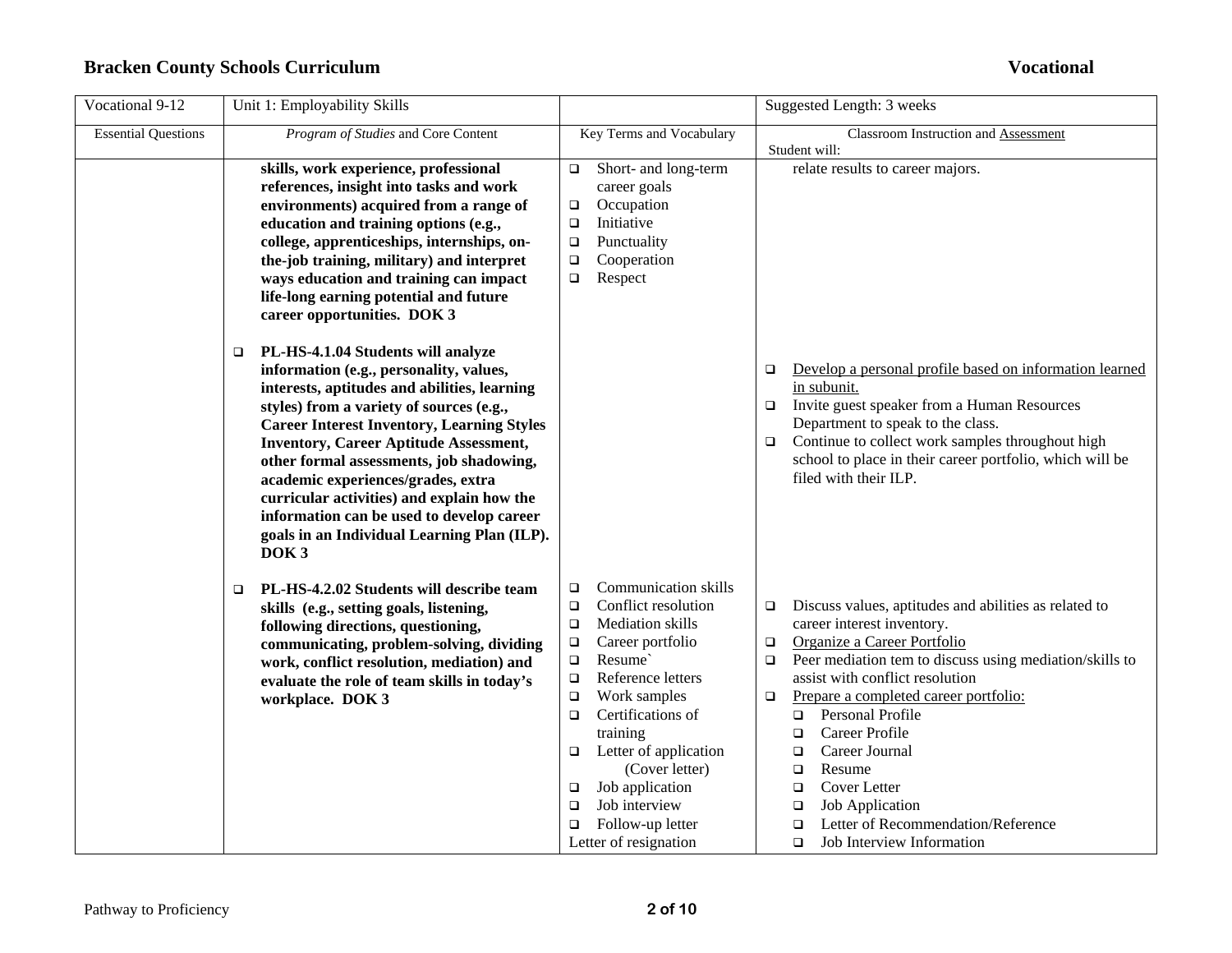| Vocational 9-12            | Unit 1: Employability Skills                                                                                                                                                                                                                                                                                                                                                                                                                                                                                                                                                                                                                                                                                                                |                                                                                                                                                                                     | Suggested Length: 3 weeks                                                                     |
|----------------------------|---------------------------------------------------------------------------------------------------------------------------------------------------------------------------------------------------------------------------------------------------------------------------------------------------------------------------------------------------------------------------------------------------------------------------------------------------------------------------------------------------------------------------------------------------------------------------------------------------------------------------------------------------------------------------------------------------------------------------------------------|-------------------------------------------------------------------------------------------------------------------------------------------------------------------------------------|-----------------------------------------------------------------------------------------------|
| <b>Essential Questions</b> | Program of Studies and Core Content                                                                                                                                                                                                                                                                                                                                                                                                                                                                                                                                                                                                                                                                                                         | Key Terms and Vocabulary                                                                                                                                                            | Classroom Instruction and Assessment<br>Student will:                                         |
|                            | PL-HS-4.2.01 Students will identify<br>□<br>individual work habits/ethics (e.g.,<br>individual/team responsibilities, willingness<br>to learn, integrity, respect, confidentiality,<br>self-discipline, problem-solving,<br>punctuality, communication skills) and<br>explain their importance in the workplace.<br>DOK <sub>2</sub>                                                                                                                                                                                                                                                                                                                                                                                                        |                                                                                                                                                                                     | Participate in mock interview.<br>$\Box$<br><b>Higher Order Thinking Assessment</b><br>$\Box$ |
|                            | PL-HS-4.3.03 Students will explain and<br>□<br>apply skills that are used to seek, obtain,<br>and change jobs/careers and postsecondary<br>opportunities:<br>Conducting a job search<br>$\Box$<br><b>Writing letters</b><br>$\Box$<br><b>Networking</b><br>□<br><b>Completing an application</b><br>$\Box$<br>Securing a letter of reference<br>$\Box$<br>Preparing a résumé<br>$\Box$<br>Applying interview techniques (e.g.,<br>$\Box$<br>learn about employer/job, questions to<br>ask, materials to take, answers to<br>questions you may be asked, verbal<br>and nonverbal communication)<br>Using proper procedures when<br>$\Box$<br>changing jobs (e.g., give advance<br>notice, write a letter of resignation)<br>DOK <sub>3</sub> | Personality<br>□<br>Values<br>□<br>Aptitudes/Abilities<br>$\Box$<br>Post-secondary<br>$\Box$<br>Mobility<br>❏<br><b>Tentative Career</b><br>□<br>Decision<br>Positive attitude<br>□ |                                                                                               |

| Vocational 9-12            | Unit 2: Financial Literacy                 |                          | Suggested Length: 2 weeks                   |
|----------------------------|--------------------------------------------|--------------------------|---------------------------------------------|
| <b>Essential Questions</b> | <i>Program of Studies</i> and Core Content | Key Terms and Vocabulary | <b>Classroom Instruction and Assessment</b> |
|                            |                                            |                          | Student will:                               |
|                            | <b>Core Content</b>                        |                          |                                             |
| What are                   | PL -HS -3.2.01 Students will apply         | consumers                | Use                                         |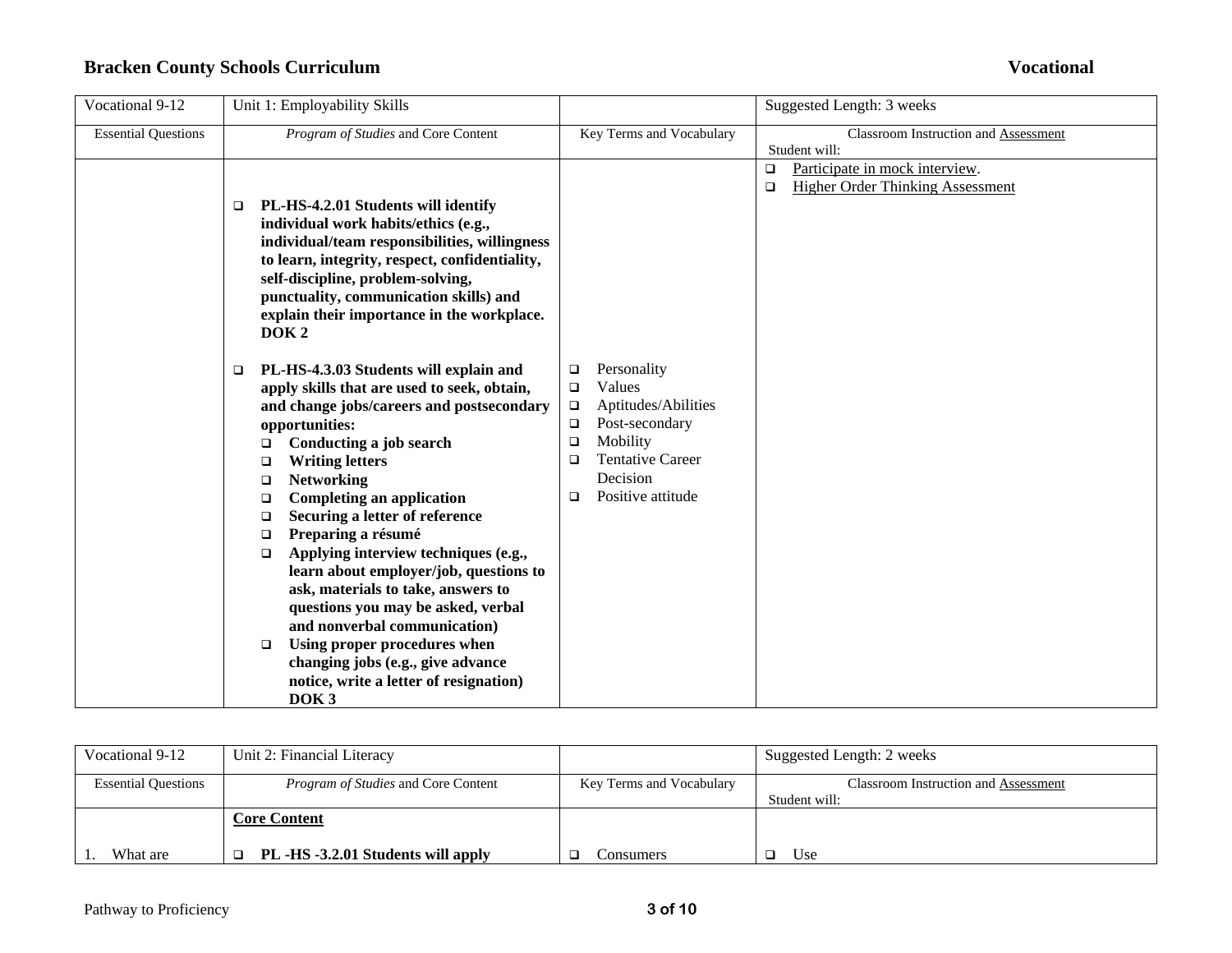| Vocational 9-12            | Unit 2: Financial Literacy                    |        |                          |        | Suggested Length: 2 weeks                                        |
|----------------------------|-----------------------------------------------|--------|--------------------------|--------|------------------------------------------------------------------|
| <b>Essential Questions</b> | Program of Studies and Core Content           |        | Key Terms and Vocabulary |        | <b>Classroom Instruction and Assessment</b>                      |
|                            |                                               |        |                          |        | Student will:                                                    |
| effective                  | financial management practices, including     | $\Box$ | Short term goals         |        | www.nefe.org/hsfpportal/includes/main/home.asp?page              |
| financial                  | budgeting, banking (e.g., check writing,      | $\Box$ | Long term goals          |        | $\equiv$ 2100 to teach Financial Planning (unit 1) Budget, (Unit |
| management                 | balancing a checking account) savings and     | $\Box$ | <b>Budget</b>            |        | 3), Savings & Investments (Unit 4) and Credit (Unit 5)           |
| practices?                 | investments, (e.g., advantages and            | $\Box$ | Checking account         |        | DOK <sub>3</sub>                                                 |
|                            | disadvantages of savings accounts, stocks,    | $\Box$ | Savings account          | □      | "Go for the Goals" Activity – Write three goals and              |
|                            | bonds, mutual funds, certificates of deposit, | $\Box$ | Investments              |        | evaluate them using a rubric (Unit 1)                            |
|                            | IRAs, 401Ks) and credit (e.g., responsible    | $\Box$ | Debit card               |        | http://www.nefe.org/hsfpportal/files/2189 All%20Learn            |
|                            | use of debit cards and credit cards,          | $\Box$ | Credit card              |        | %20By%20Doing%20Lesson%Plans.pdf DOK 3                           |
|                            | establishing and maintaining good credit,     | $\Box$ | Bankruptcy               | □      | "A Fork in the Road" Activity - Students will learn              |
|                            | cause and effect of bankruptcy), and          |        |                          |        | where their budget choices will lead them by evaluation          |
|                            | explain their importance in achieving short   |        |                          |        | and calculating budget choices. (Unit 3)                         |
|                            | and long-term financial goals. DOK 3          |        |                          |        | http://www.nefe.org/hsfpportal/files/23560 All%20Lear            |
|                            |                                               |        |                          |        | n%20By%20Doing%20Lesson%Plans.pdf DOK 3                          |
|                            |                                               |        |                          | □      | "Investment Investigators" Activity – Students will              |
|                            |                                               |        |                          |        | review the different types of investments.                       |
|                            |                                               |        |                          |        | http://www.nefe.org/hsfpportal/files/24590 All%20Lear            |
|                            |                                               |        |                          |        | n%20By%20Doing%20Lesson%Plans.pdf DOK 3                          |
|                            |                                               |        |                          | $\Box$ | "Let's Break Down a Deal" Activity - Students evaluate           |
|                            |                                               |        |                          |        | credit offers.                                                   |
|                            |                                               |        |                          |        | http://www.nefe.org/hsfpportal/files/25560_All%20Lear            |
|                            |                                               |        |                          |        | n%20By%20Doing%20Lesson%Plans.pdf DOK 3                          |
|                            |                                               |        |                          | □      | Multiple choice/Open response test DOK 3                         |
|                            |                                               |        |                          | □      | Financial Management Brochure – Create a bi-fold                 |
|                            |                                               |        |                          |        | brochure evaluating the different types of financial             |
|                            |                                               |        |                          |        | management practices. DOK 3                                      |

| Vocational 9-12            |                                             | Unit 3: Careers                                                                                                                     |                          | Suggested Length: 3 weeks                                                                                                             |
|----------------------------|---------------------------------------------|-------------------------------------------------------------------------------------------------------------------------------------|--------------------------|---------------------------------------------------------------------------------------------------------------------------------------|
| <b>Essential Questions</b> |                                             | <i>Program of Studies</i> and Core Content                                                                                          | Key Terms and Vocabulary | Classroom Instruction and Assessment<br>Student will:                                                                                 |
|                            |                                             | <b>Program of Studies</b>                                                                                                           |                          |                                                                                                                                       |
|                            | Why do people<br>work?                      | 2.37 Demonstrate employability and social<br>$\Box$<br>skills relevant to career cluster.<br>Analyze careers in Family and Consumer |                          | Chapter 38 The World of Work<br>o.<br>Text: Skills for Life (page 508)<br>❏<br>Read Chapter, Define Words to Know, Answer Do You<br>□ |
|                            | What programs<br>do employers<br>provide to | Sciences.                                                                                                                           |                          | Remember, and Answer Critical Thinking.<br>(Comprehension)<br>Open Response: Lifestyle Open Response Investigate                      |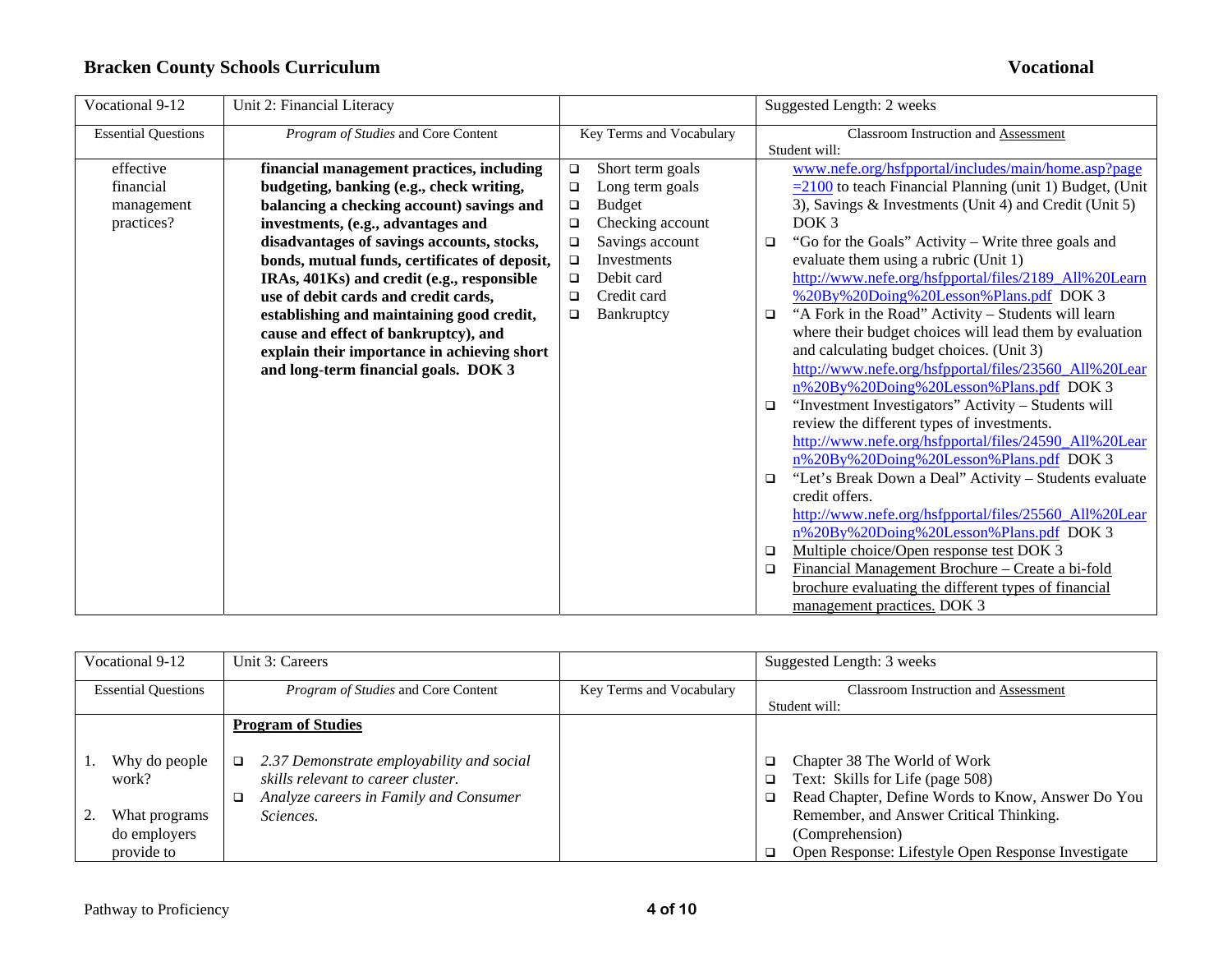| Vocational 9-12                                                                                             | Unit 3: Careers                                                                                                                                                                                                                                                                                                                                                                                                                                                                                                                      |                                                                                                                                                                                                                                                                                                                                                                                                     | Suggested Length: 3 weeks                                                                                                                                                                                                                                                                                                                                                                                                                                                                                                                                                          |
|-------------------------------------------------------------------------------------------------------------|--------------------------------------------------------------------------------------------------------------------------------------------------------------------------------------------------------------------------------------------------------------------------------------------------------------------------------------------------------------------------------------------------------------------------------------------------------------------------------------------------------------------------------------|-----------------------------------------------------------------------------------------------------------------------------------------------------------------------------------------------------------------------------------------------------------------------------------------------------------------------------------------------------------------------------------------------------|------------------------------------------------------------------------------------------------------------------------------------------------------------------------------------------------------------------------------------------------------------------------------------------------------------------------------------------------------------------------------------------------------------------------------------------------------------------------------------------------------------------------------------------------------------------------------------|
| <b>Essential Questions</b>                                                                                  | Program of Studies and Core Content                                                                                                                                                                                                                                                                                                                                                                                                                                                                                                  | Key Terms and Vocabulary                                                                                                                                                                                                                                                                                                                                                                            | Classroom Instruction and Assessment<br>Student will:                                                                                                                                                                                                                                                                                                                                                                                                                                                                                                                              |
| workers to<br>improve their                                                                                 |                                                                                                                                                                                                                                                                                                                                                                                                                                                                                                                                      |                                                                                                                                                                                                                                                                                                                                                                                                     | the fringe benefits provided from local businesses and<br>companies where their parents work.                                                                                                                                                                                                                                                                                                                                                                                                                                                                                      |
| quality of life?                                                                                            |                                                                                                                                                                                                                                                                                                                                                                                                                                                                                                                                      |                                                                                                                                                                                                                                                                                                                                                                                                     | Open Response: Benefit Package Open Response<br>$\Box$                                                                                                                                                                                                                                                                                                                                                                                                                                                                                                                             |
| 3.<br>What<br>characteristics<br>and skills are<br>employers<br>looking for                                 | <b>Core Content</b>                                                                                                                                                                                                                                                                                                                                                                                                                                                                                                                  |                                                                                                                                                                                                                                                                                                                                                                                                     | Read chapter, Answer Do You Remember, Define<br>$\Box$<br>Chapter Terms, and Critical Thinking                                                                                                                                                                                                                                                                                                                                                                                                                                                                                     |
| when hiring<br>workers?<br>How do your<br>4.<br>personal<br>qualities affect<br>your success on<br>the job? | PL-HS-4.3.01 Students will describe how job<br>market changes have resulted from scientific<br>advancements and the increased use of<br>technology in the global economy.                                                                                                                                                                                                                                                                                                                                                            | Career<br>$\Box$<br>$\Box$<br>Flex-place<br>Volunteer work<br>$\Box$<br>Technology<br>$\Box$<br>Aptitude<br>$\Box$<br>Cluster<br>$\Box$<br>Transferable skill<br>$\Box$<br>Work permit<br>$\Box$<br>Short/long term goals<br>$\Box$<br>Abilities<br>$\Box$<br>Post-secondary<br>$\Box$<br>opportunities<br>Certification<br>$\Box$<br>Work samples<br>$\Box$<br>Certification of training<br>$\Box$ | Ch. 39 The Skills Employers Want<br>□<br>Text: Skills for Life page 521<br>$\Box$<br>Aptitude tests to cover the following areas:<br>$\Box$<br><b>Business</b><br>$\Box$<br>Clerical<br>$\Box$<br>Logic<br>□<br>Mechanical<br>$\Box$<br>Social<br>$\Box$<br>Numerical<br>$\Box$                                                                                                                                                                                                                                                                                                    |
|                                                                                                             | PL-HS-4.1.03 Students will describe<br>□<br>academic and non-academic benefits (e.g.,<br>communication skills, computer/technical<br>skills, mathematical skills, scientific<br>observation and inquiry skills, teamwork<br>skills, work experience, professional<br>references, insight into tasks and work<br>environments) acquired from a range of<br>education and training options (e.g.,<br>college, apprenticeships, internships, on-<br>the-job training, military) and interpret<br>ways education and training can impact | Job sharing<br>$\Box$<br>Occupation<br>$\Box$<br>Entry-level job<br>$\Box$<br>Interest<br>$\Box$<br>Job benefits<br>$\Box$<br><b>Communication skills</b><br>$\Box$                                                                                                                                                                                                                                 | Read Steps to Success (pg. 516) Living a Lifestyle that<br>□<br>will Satisfy You.<br>Guest speaker to discuss team building skills and work<br>$\Box$<br>habits. Students to prepare varied questions.<br>Open Response-Guest Speaker<br>$\Box$<br>Student prepared presentation of Career Project.<br>$\Box$<br>Practice performing career searches on the Internet.<br>$\Box$<br>View videos on various career clusters.<br>$\Box$<br>Participate in site visits to various places of<br>$\Box$<br>business/industry.<br>Participate in Career Fairs at Maysville Community<br>□ |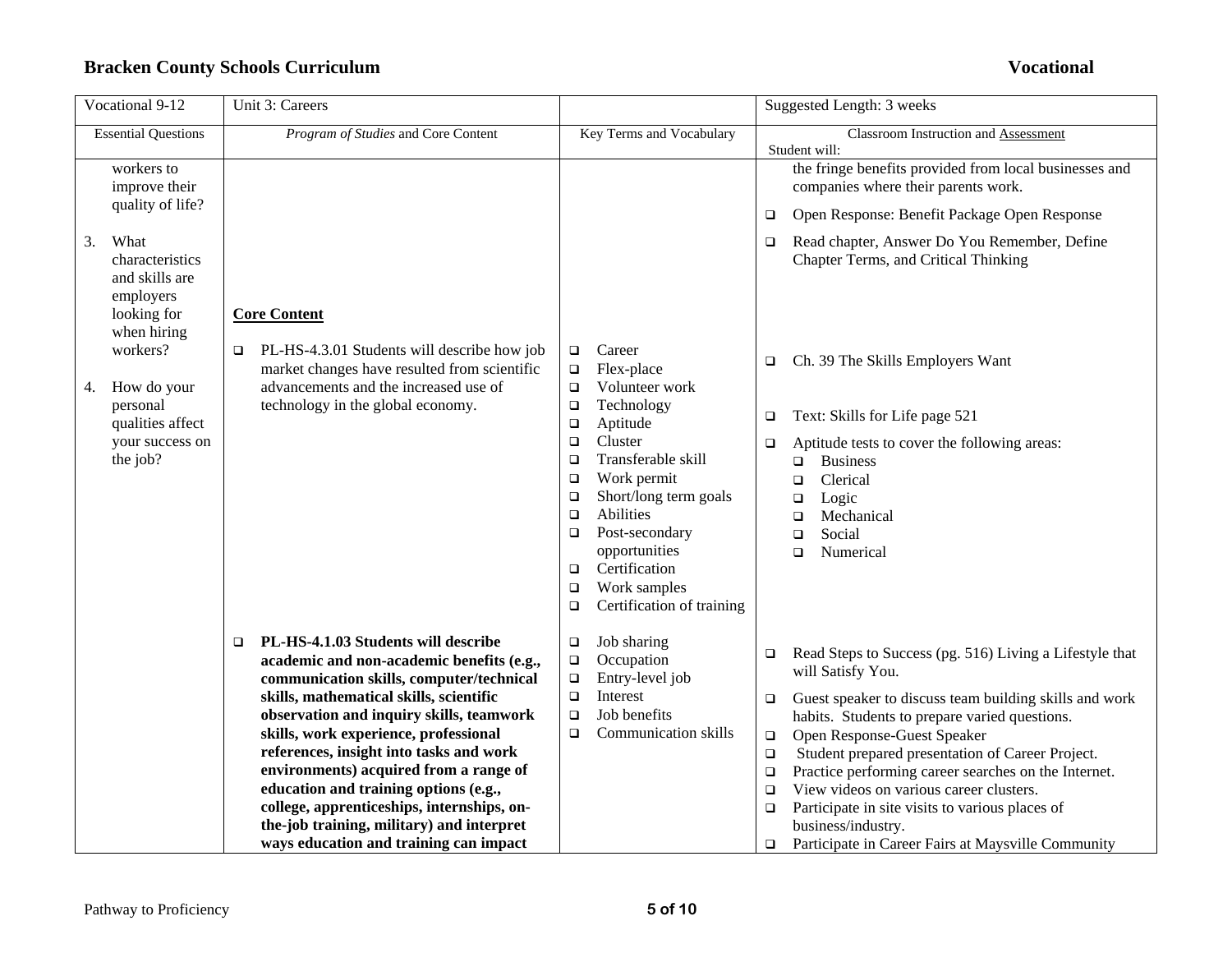| Vocational 9-12            | Unit 3: Careers                                                                                                                                                                                                                                                                                                                                                                                                                                                   |                                                                                                                                                                                                                                                                                                                                   | Suggested Length: 3 weeks                                                                                                                                                                                                                                                                                                                                                                                                                                                                                                                                                                                                                                                                                                                                                                                                                                                                                                                                                                                                                                                                                                                        |
|----------------------------|-------------------------------------------------------------------------------------------------------------------------------------------------------------------------------------------------------------------------------------------------------------------------------------------------------------------------------------------------------------------------------------------------------------------------------------------------------------------|-----------------------------------------------------------------------------------------------------------------------------------------------------------------------------------------------------------------------------------------------------------------------------------------------------------------------------------|--------------------------------------------------------------------------------------------------------------------------------------------------------------------------------------------------------------------------------------------------------------------------------------------------------------------------------------------------------------------------------------------------------------------------------------------------------------------------------------------------------------------------------------------------------------------------------------------------------------------------------------------------------------------------------------------------------------------------------------------------------------------------------------------------------------------------------------------------------------------------------------------------------------------------------------------------------------------------------------------------------------------------------------------------------------------------------------------------------------------------------------------------|
| <b>Essential Questions</b> | Program of Studies and Core Content                                                                                                                                                                                                                                                                                                                                                                                                                               | Key Terms and Vocabulary                                                                                                                                                                                                                                                                                                          | Classroom Instruction and Assessment<br>Student will:                                                                                                                                                                                                                                                                                                                                                                                                                                                                                                                                                                                                                                                                                                                                                                                                                                                                                                                                                                                                                                                                                            |
|                            | life-long earning potential and future<br>career opportunities. DOK 3<br>PL-HS-4.2.01 Students will identify<br>□<br>individual work habits/ethics (e.g.,<br>individual/team responsibilities, willingness<br>to learn, integrity, respect, confidentiality,<br>self-discipline, problem-solving,<br>punctuality, communication skills) and<br>explain their importance in the workplace.<br>DOK <sub>2</sub><br>PL-HS-4.3.02 Students will explain the<br>$\Box$ | Flextime<br>$\Box$<br>Fringe benefit<br>$\Box$<br>Lifestyle<br>$\Box$<br>Work family<br>$\Box$<br>Attitude<br>$\Box$<br>Employee<br>$\Box$<br>Employer<br>$\Box$<br>Personality<br>$\Box$<br>Values<br>$\Box$<br>Initiative<br>$\Box$<br>Punctuality<br>$\Box$<br>Respect<br>$\Box$<br>$\Box$<br>Time management<br>Job<br>$\Box$ | College and through the Northern Kentucky Tech Prep<br>Consortium.<br>Prepare students for competitive events in FCCLA.<br>□<br>Review individual student ILP's (Individual Learning<br>$\Box$<br>Plans) and Career Inventory from 8 <sup>th</sup> grade, working<br>with guidance counselor.<br>Work on ILP folders to narrow career majors to three<br>□<br>(3).<br>Take a short personality assessment and relate results to<br>$\Box$<br>career majors.<br>Discuss values, aptitudes and abilities as related to<br>$\Box$<br>career interest inventory.<br>Tour Maysville Community and Technical College.<br>$\Box$<br>Invite guest speakers to discuss various career<br>$\Box$<br>opportunities, job benefits, training needed, etc.<br>Prepare students for competitive events in FCCLA.<br>$\Box$<br>Invite guest speaker from a Human Resources<br>$\Box$<br>Department at a major company to speak to the class.<br>View video concerning job success.<br>$\Box$<br>Continue to collect work samples throughout high<br>□<br>school to place in their career portfolio, which will be<br>filed with their ILP.<br>Mock Job Interview |
|                            |                                                                                                                                                                                                                                                                                                                                                                                                                                                                   |                                                                                                                                                                                                                                                                                                                                   | □                                                                                                                                                                                                                                                                                                                                                                                                                                                                                                                                                                                                                                                                                                                                                                                                                                                                                                                                                                                                                                                                                                                                                |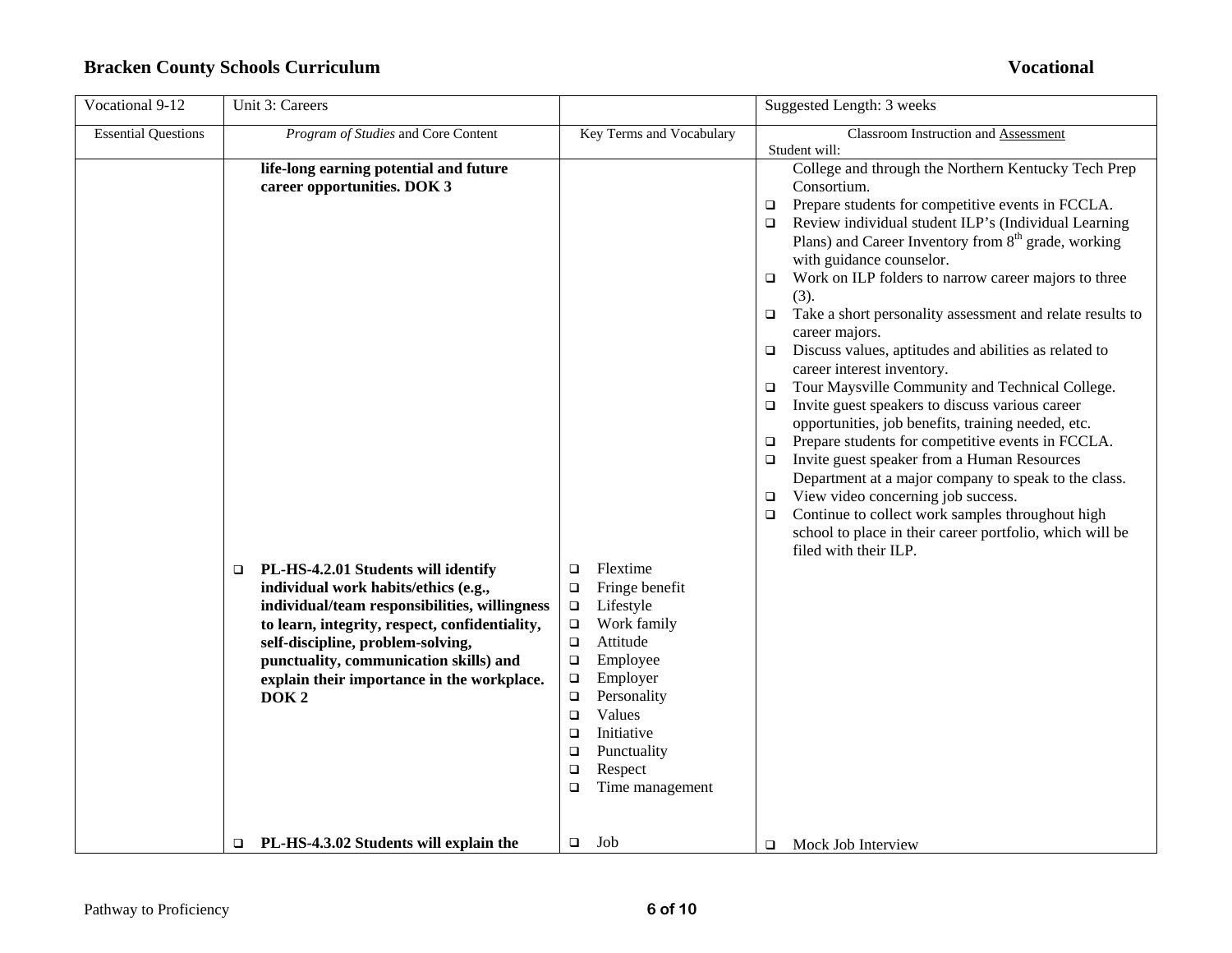| Vocational 9-12            | Unit 3: Careers                                                                                                                                                                                                                                                                                                                                                                                                                                                                                                                                                                                 |                                                                                                                                                                                                                                                                                                                                                                                                                                                                        | Suggested Length: 3 weeks                                                                                                                                                                                                                                                                                                                                                                                                                                                                                                                                                                                                                                                                                                                                                                                                                                                                                                                                                                                          |
|----------------------------|-------------------------------------------------------------------------------------------------------------------------------------------------------------------------------------------------------------------------------------------------------------------------------------------------------------------------------------------------------------------------------------------------------------------------------------------------------------------------------------------------------------------------------------------------------------------------------------------------|------------------------------------------------------------------------------------------------------------------------------------------------------------------------------------------------------------------------------------------------------------------------------------------------------------------------------------------------------------------------------------------------------------------------------------------------------------------------|--------------------------------------------------------------------------------------------------------------------------------------------------------------------------------------------------------------------------------------------------------------------------------------------------------------------------------------------------------------------------------------------------------------------------------------------------------------------------------------------------------------------------------------------------------------------------------------------------------------------------------------------------------------------------------------------------------------------------------------------------------------------------------------------------------------------------------------------------------------------------------------------------------------------------------------------------------------------------------------------------------------------|
| <b>Essential Questions</b> | Program of Studies and Core Content                                                                                                                                                                                                                                                                                                                                                                                                                                                                                                                                                             | Key Terms and Vocabulary                                                                                                                                                                                                                                                                                                                                                                                                                                               | Classroom Instruction and Assessment<br>Student will:                                                                                                                                                                                                                                                                                                                                                                                                                                                                                                                                                                                                                                                                                                                                                                                                                                                                                                                                                              |
|                            | purposes of technology tools (e.g., satellite,<br>automated phone systems, on-line courses,<br>computer aided drafting (CAD), graphing<br>calculators, spreadsheets, data bases,<br>Internet, on-line-banking) and analyze how<br>these impact productivity in homes,<br>schools, and jobs. DOK 3<br>PL-HS-4.2.02 Students will describe team<br>□<br>skills (e.g., setting goals, listening,<br>following directions, questioning,<br>communicating, problem-solving, dividing<br>work, conflict resolution, mediation) and<br>evaluate the role of team skills in today's<br>workplace. DOK 3 | Basic skill<br>□<br>System<br>$\Box$<br>Thinking skills<br>$\Box$<br>Workplace know how<br>$\Box$<br>Application form<br>$\Box$<br>Interview<br>$\Box$<br>Resume<br>$\Box$<br>Shadowing<br>$\Box$<br>Academic skills work<br>$\Box$<br>experience<br>Conflict resolution<br>❏<br><b>Mediation</b> skills<br>□<br>Positive attitude<br>$\Box$<br>Cooperation<br>❏<br>Career portfolio<br>$\Box$<br>Resume<br>$\Box$<br>Reference letters<br>$\Box$<br>Cover letter<br>□ | Ch. 40 Exploring Careers<br>$\Box$<br>Text: Skills for Life page 537<br>$\Box$<br>Read Chapter, Define Chapter Terms, Answer Do You<br>$\Box$<br>Remember and Critical Thinking Questions.<br>$\Box$<br>Career Investigation/Career Profile using the<br>$\Box$<br>occupational Outlook Handbook and the Internet to do<br>research. Library. Career Portfolio<br>Cover Page<br>$\Box$<br>Career Profile<br>$\Box$<br>Plan Your Next Step<br>$\Box$<br>Job application<br>$\Box$<br>Resume<br>$\Box$<br>Mock Interview Evaluation Rubric<br>$\Box$<br>Cover Letter<br>$\Box$<br>Thank You Letter<br>$\Box$<br>Letter of Reference<br>$\Box$<br>Letter of Resignation<br>$\Box$<br>Divide into groups to role-play various situations in the<br>$\Box$<br>workplace.<br>Prepare a completed career portfolio, which may be<br>$\Box$<br>used throughout high school in all classes as well as in<br>acquiring a part-time job or summer employment.<br>Participate in mock interview with various people.<br>$\Box$ |
|                            |                                                                                                                                                                                                                                                                                                                                                                                                                                                                                                                                                                                                 | Interview<br>$\Box$<br>Follow up letter<br>$\Box$<br>Letter of resignation<br>□                                                                                                                                                                                                                                                                                                                                                                                        |                                                                                                                                                                                                                                                                                                                                                                                                                                                                                                                                                                                                                                                                                                                                                                                                                                                                                                                                                                                                                    |
|                            | PL-HS-4.1.01 Students will analyze and<br>□<br>evaluate why people need to work and how a<br>person's career choice impacts life long<br>earning potential, career opportunities, and<br>job satisfaction.                                                                                                                                                                                                                                                                                                                                                                                      |                                                                                                                                                                                                                                                                                                                                                                                                                                                                        |                                                                                                                                                                                                                                                                                                                                                                                                                                                                                                                                                                                                                                                                                                                                                                                                                                                                                                                                                                                                                    |
|                            | PL-HS-4.1.02 Students will identify and<br>□                                                                                                                                                                                                                                                                                                                                                                                                                                                                                                                                                    |                                                                                                                                                                                                                                                                                                                                                                                                                                                                        |                                                                                                                                                                                                                                                                                                                                                                                                                                                                                                                                                                                                                                                                                                                                                                                                                                                                                                                                                                                                                    |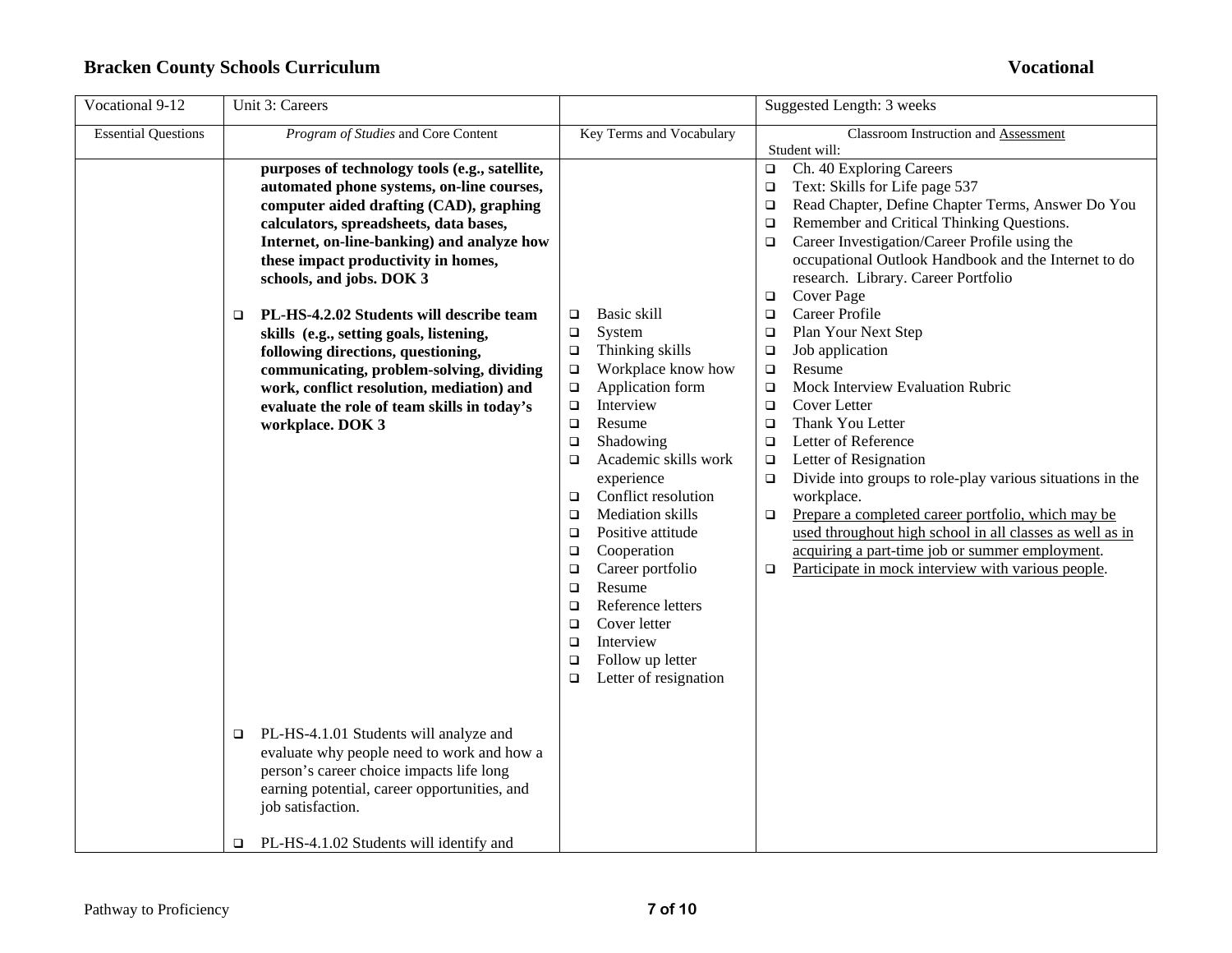| Vocational 9-12            | Unit 3: Careers                                                                                                                                                                                                                                                                                                                                                                                                                                                                                                                                                                                                                                                                                                                                        |                          | Suggested Length: 3 weeks                             |
|----------------------------|--------------------------------------------------------------------------------------------------------------------------------------------------------------------------------------------------------------------------------------------------------------------------------------------------------------------------------------------------------------------------------------------------------------------------------------------------------------------------------------------------------------------------------------------------------------------------------------------------------------------------------------------------------------------------------------------------------------------------------------------------------|--------------------------|-------------------------------------------------------|
| <b>Essential Questions</b> | Program of Studies and Core Content                                                                                                                                                                                                                                                                                                                                                                                                                                                                                                                                                                                                                                                                                                                    | Key Terms and Vocabulary | Classroom Instruction and Assessment<br>Student will: |
|                            | explain how job and career opportunities vary<br>at the local, state, and national levels and how<br>components of the Individual Learning Plan<br>(ILP) (e.g., interest inventories, personality<br>test, community service, résumé,<br>awards/recognition) can be a valuable<br>resource for career research, selection, and<br>preparation.                                                                                                                                                                                                                                                                                                                                                                                                         |                          |                                                       |
|                            | PL-HS-4.1.07 Students will compare post-<br>$\Box$<br>secondary options (e.g., community technical<br>colleges, 4-year colleges, military service)<br>that would be the most appropriate<br>preparation for a specific career path.                                                                                                                                                                                                                                                                                                                                                                                                                                                                                                                    |                          |                                                       |
|                            | PL-HS-4.3.03 Students will explain and<br>$\Box$<br>apply skills that are used to seek, obtain,<br>and change jobs/careers and postsecondary<br>opportunities:<br>Conducting a job search<br>$\Box$<br><b>Writing letters</b><br>$\Box$<br><b>Networking</b><br>$\Box$<br><b>Completing an application</b><br>$\Box$<br>Securing a letter of reference<br>$\Box$<br>Preparing a résumé<br>$\Box$<br>Applying interview techniques (e.g.,<br>$\Box$<br>learn about employer/job, questions to<br>ask, materials to take, answers to<br>questions you may be asked, verbal<br>and nonverbal communication)<br>Using proper procedures when<br>$\Box$<br>changing jobs (e.g., give advance<br>notice, write a letter of resignation).<br>DOK <sub>3</sub> |                          |                                                       |
|                            | PL-HS-4.1.05 Students will analyze and<br>$\Box$<br>evaluate a variety of resources (e.g., Internet,<br>print materials, guest speakers, mentors) that                                                                                                                                                                                                                                                                                                                                                                                                                                                                                                                                                                                                 |                          |                                                       |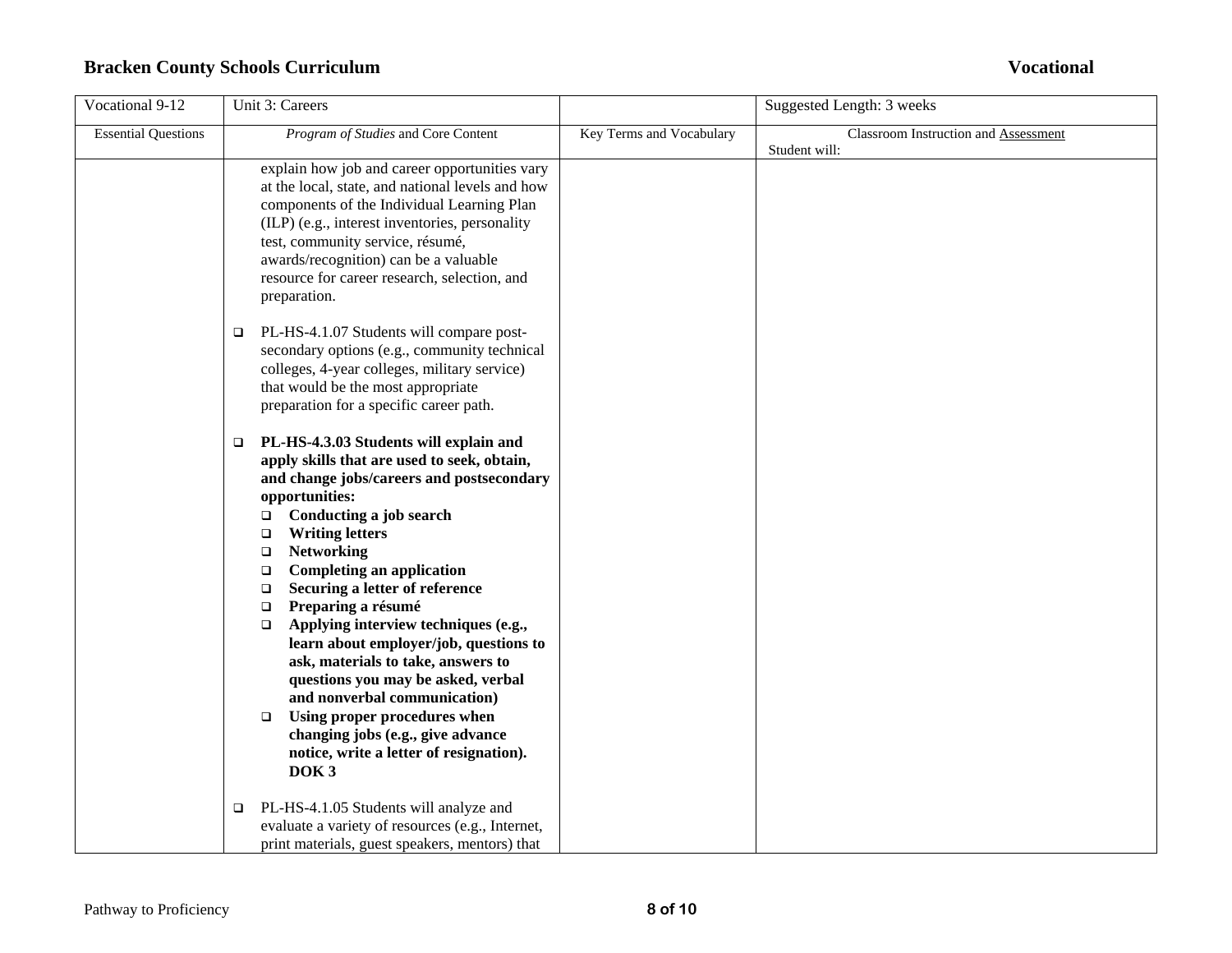| Vocational 9-12            | Unit 3: Careers                            |                          | Suggested Length: 3 weeks            |
|----------------------------|--------------------------------------------|--------------------------|--------------------------------------|
| <b>Essential Questions</b> | <i>Program of Studies</i> and Core Content | Key Terms and Vocabulary | Classroom Instruction and Assessment |
|                            |                                            |                          | Student will:                        |
|                            | could be used to determine advantages and  |                          |                                      |
|                            | disadvantages (e.g., preparation, salary,  |                          |                                      |
|                            | benefits, demands of job, location, work   |                          |                                      |
|                            | environment) of various occupations.       |                          |                                      |

| Vocational 9-12                                                                                                           | Unit 4: Consumers in the Economy                                                                                                                                                                                                                                                                                                                                                                           |                                                                                                                                                                                                                                 | Suggested Length: 4 weeks                                                                                                                                                                                                                                                                                                                                                                                                                          |
|---------------------------------------------------------------------------------------------------------------------------|------------------------------------------------------------------------------------------------------------------------------------------------------------------------------------------------------------------------------------------------------------------------------------------------------------------------------------------------------------------------------------------------------------|---------------------------------------------------------------------------------------------------------------------------------------------------------------------------------------------------------------------------------|----------------------------------------------------------------------------------------------------------------------------------------------------------------------------------------------------------------------------------------------------------------------------------------------------------------------------------------------------------------------------------------------------------------------------------------------------|
| <b>Essential Questions</b>                                                                                                | Program of Studies and Core Content                                                                                                                                                                                                                                                                                                                                                                        | Key Terms and Vocabulary                                                                                                                                                                                                        | Classroom Instruction and Assessment<br>Student will:                                                                                                                                                                                                                                                                                                                                                                                              |
| What is an<br>1.<br>informed<br>consumer?<br>2.<br>How can a<br>consumer make<br>wise purchases<br>and be an<br>efficient | <b>Core Content</b><br>PL-HS-3.1.03 Students will explain why<br>❏<br>various factors that influence consumer<br>decisions, such as peer pressure, desire for<br>status, and advertising techniques<br>(jingles/slogans, facts and figures, glittering<br>generalities, endorsement, testimonial,<br>bandwagon, snob appeal, emotional<br>appeal, free gifts/rewards) are influential.<br>DOK <sub>2</sub> | Consumer<br>$\Box$<br>Grade<br>$\Box$<br>Label<br>$\Box$<br>$\Box$<br>Opportunity cost<br>Consumer movement<br>$\Box$<br>Fraud<br>$\Box$<br>Trade associations<br>$\Box$<br>Guarantee<br>$\Box$<br>Express warranties<br>$\Box$ | List chapter key terms and define<br>❏<br>Outline/summarize chapter 17<br>$\Box$<br>Review Your Reading Questions (pg. 278)<br>$\Box$<br>(knowledge/comprehension level)<br>Using Business Knowledge Questions (pg. 278-279)<br>$\Box$<br>(application/analysis level)<br>Cooperative learning group-Newspaper and magazines<br>$\Box$<br>with consumer advertisements will be categorized<br>between informative, misleading, or incomplete. (pg. |
| consumer?<br>3.<br>What are<br>consumer rights<br>and<br>responsibilities?                                                |                                                                                                                                                                                                                                                                                                                                                                                                            | Implied warranties C<br>$\Box$                                                                                                                                                                                                  | 271)<br>Cooperative learning group—Summarize advertisement<br>$\Box$<br>Chapter Quiz<br>$\Box$<br>Business Journal-- Environmental Perspective (pg. 275)<br>□<br>Read/Analyze Making Decisions situation (pg. 281)<br>List chapter key terms and define<br>□<br>Outline/summarize chapter 19<br>$\Box$<br>Review Your Reading Questions (pg. 310)<br>$\Box$<br>(knowledge/comprehension level)                                                     |
|                                                                                                                           | PL-HS-3.1.01 Students will explain ways to<br>$\Box$<br>make responsible buying decisions in relation<br>to wants (e.g., technology, name-brand<br>clothing, jewelry, electronics) and needs<br>(food, clothing, housing).                                                                                                                                                                                 | Comparison shopping<br>$\Box$<br>Unit price<br>$\Box$<br>Promotional sales<br>$\Box$<br>Clearance sales<br>$\Box$<br>Brand name<br>$\Box$<br>Full-service stores<br>$\Box$<br>$\Box$<br>Discount stores                         | List chapter key terms and define<br>$\Box$<br>Outline/summarize chapter 18<br>$\Box$<br>Review Your Reading Questions (pg. 296)<br>$\Box$<br>(knowledge/comprehension level)<br>Using Business Knowledge Questions (pg. 296)<br>$\Box$<br>(application/analysis level)<br><b>Chapter Quiz</b><br>$\Box$                                                                                                                                           |